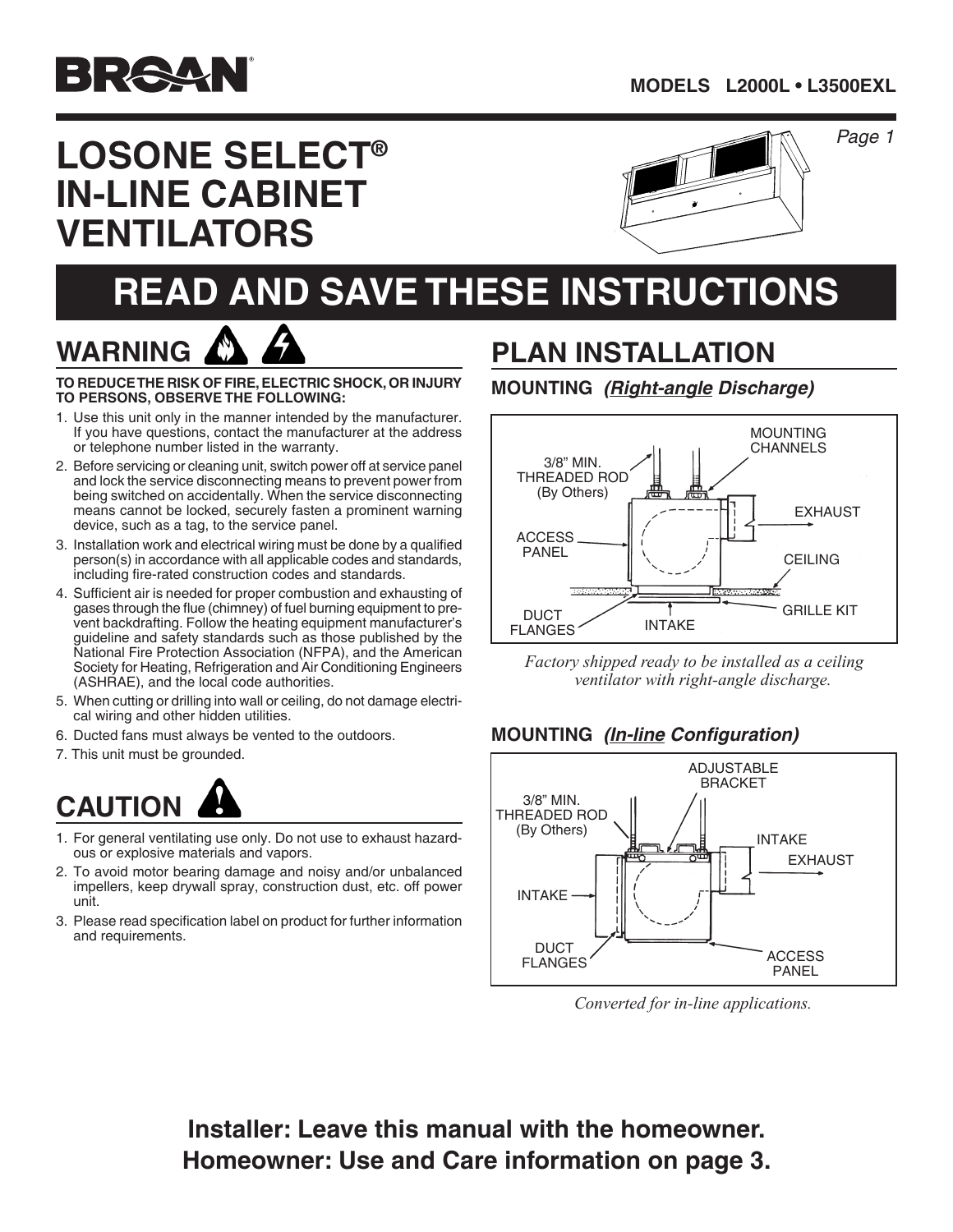

# **PLAN INSTALLATION (cont.) MOUNTING OPTIONS**

#### **CONVERTING FROM RIGHT-ANGLE TO IN-LINE**



*Remove and reverse duct flanges and access panel positions on housing.*

For correct intake and exhaust duct size, see Table 1.

| TABLE 1      |                         |                             |  |  |  |  |
|--------------|-------------------------|-----------------------------|--|--|--|--|
| <b>MODEL</b> | <b>INTAKE DUCT SIZE</b> | <b>I EXHAUST DUCT SIZE</b>  |  |  |  |  |
| L2000L       | $12 - 3/8$ " x 35-3/4"  | $7 - 3/4" \times 33 - 3/4"$ |  |  |  |  |
| L3500EXL     | $14 - 1/2$ " x 43-1/2"  | $9 - 3/4$ " x 41-3/8"       |  |  |  |  |



*Mounting with threaded rod through adjustable mounting brackets located at top of housing.*

## **MOUNTING OPTIONS**

Provide solid support to minimize sound leves. There are two basic mounting methods for these units.



*Typical mounting with threaded rod through mounting channels on top of housing.*

Mounting brackets can be bolted to housing ends in a variety of configurations. Use screws and nuts provided in parts bag.



*Mounting with threaded rods through adjustable mounting brackets located at bottom of housing.*

If installing unit as a ceiling ventilator, make sure that either duct flanges or housing will be flush with finished ceiling. Duct flanges may be removed and discarded if they interfere with a ceiling installation.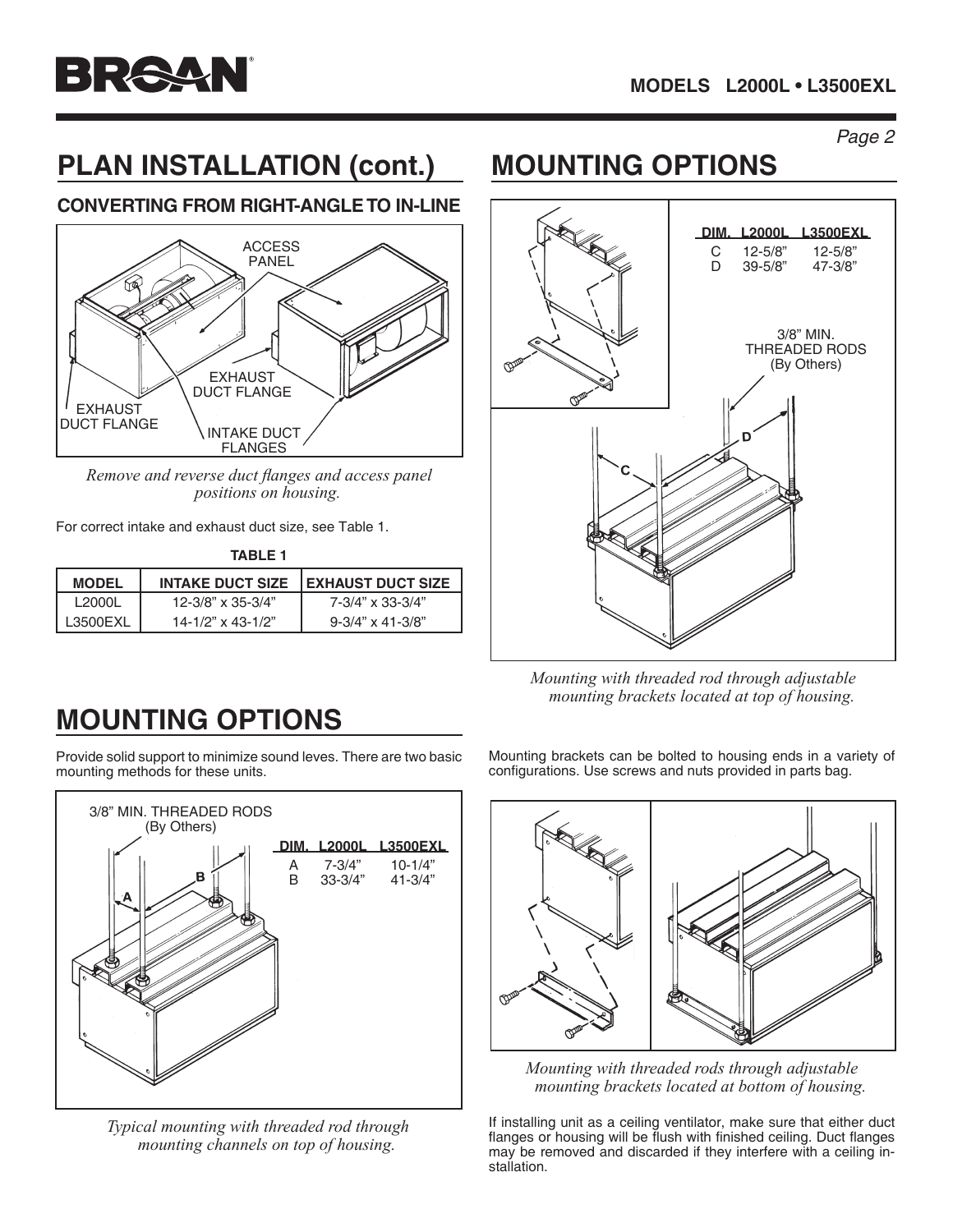

## **MOUNTING OPTIONS**



*Typical wall mounting with 3/8" threaded fasteners (by others) through mounting brackets.*

# **ELECTRICAL CONNECTIONS**

Connect electrical power cable to housing with proper connector for type of cable used. Provide 6" leads inside wiring box.



### **accessories**

| <b>DAMPER</b> | <b>GRILLE</b>    | <b>SPEED</b>     | <b>VIBRATION</b> | <b>HANGER</b>    |
|---------------|------------------|------------------|------------------|------------------|
| <b>MODEL</b>  | KIT              | KIT              | <b>CONTROL</b>   |                  |
| L2000L        | D <sub>100</sub> | G <sub>102</sub> | 72V / 72W        | V <sub>104</sub> |
| L3500EXU      | D <sub>101</sub> | G <sub>103</sub> | 75V              | V104             |

#### Page 3 **ACCESSORY INSTALLATIONS**

If ventilator will discharge directly outside, install adamper kit to prevent backdrafts. A grille kit is available for applications where ventilator is installed with direct or remote room air intake.



*Snap screw bushings into square openings around intake opening. Install grille with screws provided.*

**NOTE:** If duct flanges around intake opening interfere with installation, remove them. Make sure that housing is flush with finished ceiling when ventilator is mounted.



*Install damper flap using rod provided.*

## **USE AND CARE**

Ventilator is designed for continuous operation. If desired, it may be controlled using an on/off switch or a solid-state, variable speed control. Follow wiring instructions packed with control, and adhere to all local and state codes, and the National Electrical Code.



#### **WARNING: To reduce the risk of electric shock, disconnect from power supply before servicing.**

**To clean grille:** Use appropriate vacuum attachment or remove grille and clean with a soft cloth and mild soap or detergent. Dry grille thoroughly before reinstalling.

**To clean blower assembly:** Remove either access panel or ceiling grille. Unplug blower assembly. Provide safe support for blower assembly. Remove blower mounting screws and lift blower assembly out of housing. Gently vacuum housing and blower motor. Vacuum or gently wash blower wheels and housings. DO NOT ALLOW WA-TER TO ENTER MOTOR. Make sure blower assembly is completely dry before reinstalling. Replace blower assembly in housing and plug assembly in. Replace grille and/or access panel.

Motor is permanently lubricated. Do not oil or disassemble motor.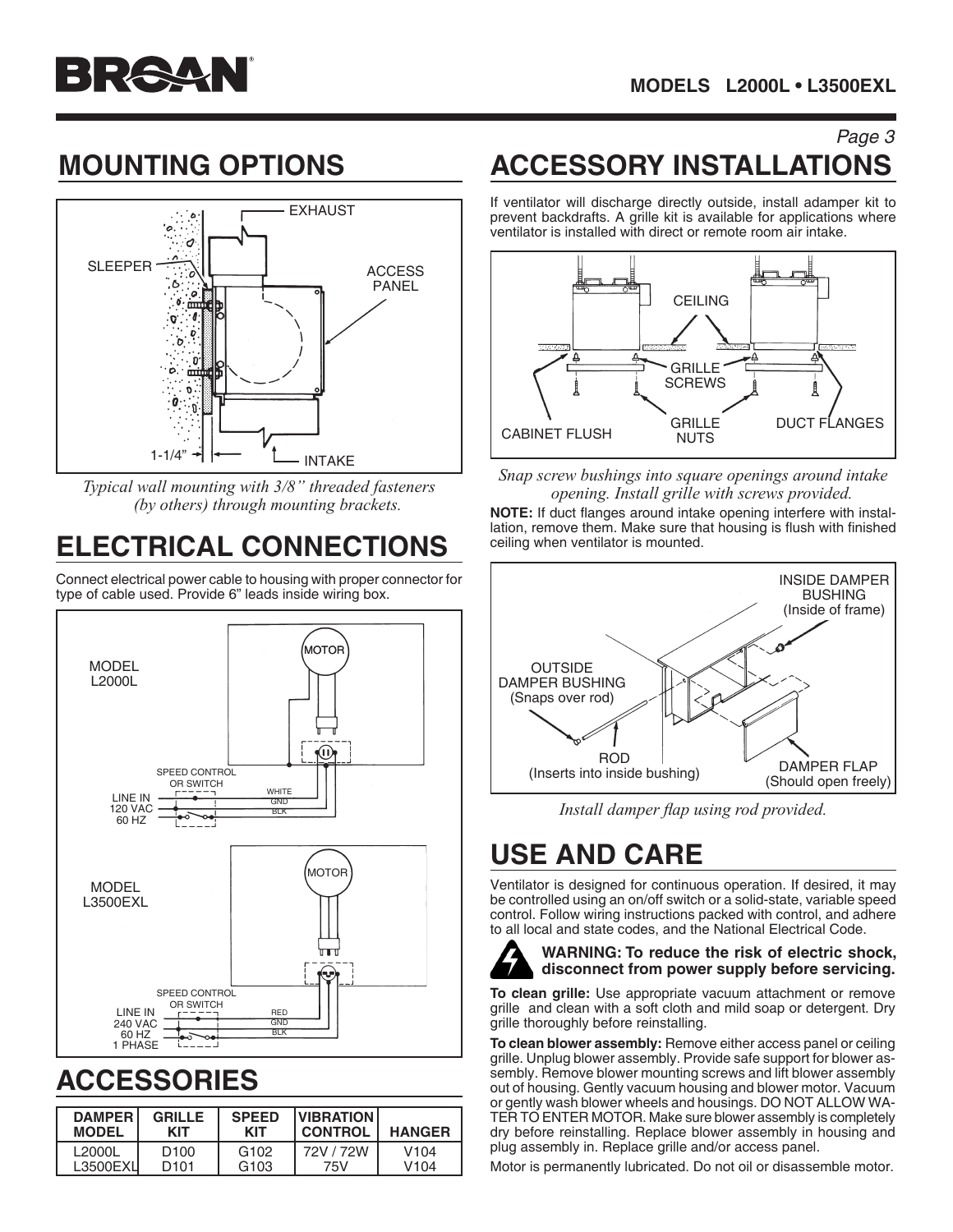



## **SERVICE PARTS SERVICE PARTS**

| <b>KEY</b><br>NO.    | <b>MODEL L2000L</b><br>PART NO.              | I QTY.                               | <b>MODEL L3500EXL</b><br>PART NO.<br>I QTY.  |                                                   | <b>DESCRIPTION</b>                                                                        |
|----------------------|----------------------------------------------|--------------------------------------|----------------------------------------------|---------------------------------------------------|-------------------------------------------------------------------------------------------|
| 1<br>$\overline{2}$  | 99420466<br>99170261                         | 27<br>16                             | 99420466<br>99170261                         | 27<br>18                                          | <b>Insulation Clip</b><br>#5/16 - 18 x 1/2<br><b>Serrated Hex</b>                         |
| 3<br>4<br>5          | 98006462<br>97008107<br>93260447             | 2<br>1<br>12                         | 98006462<br>97008108<br>93260447             | 2<br>1<br>14                                      | <b>Head Screw</b><br><b>Mounting Bracket</b><br>Cabinet Body<br>#5/16 - 18 Lock<br>Nut    |
| 6                    | 99150471                                     | 2                                    | ----                                         | --                                                | #10-32 x 1/2 Green                                                                        |
| 7                    | 99150490                                     | 42                                   | 99150490                                     | 44                                                | Ground Screw<br>#10B x 3/8 Ser-<br>rated Pan Head<br>Screw                                |
| 8<br>9               | 99270658<br>99160319                         | 1<br>$\overline{2}$                  | 99270658<br>99160319                         | 1<br>$\overline{2}$                               | Outlet Box Cover<br>#6-32 x 3/8 Ma-<br>chine Screw                                        |
| 10<br>11<br>12       | 99270656<br>99270659<br>98006364             | 1<br>1<br>$\overline{2}$             | 99270657<br>99270659<br>98006376             | 1<br>1<br>$\overline{2}$                          | Receptacle<br>Outlet Box<br>Duct Inlet Flange<br>- short                                  |
| 13                   | 98006363                                     | 2                                    | 98006375                                     | $\overline{2}$                                    | Duct Inlet Flange                                                                         |
| 14                   | 99500335                                     | 2                                    | 99500339                                     | $\overline{2}$                                    | - long<br><b>Bottom Panel</b>                                                             |
| 15                   | 99500333                                     | 1                                    | 99500337                                     | 1                                                 | Insulation<br>Back Panel Insula-<br>tion                                                  |
| 16                   | 99500334                                     | 2                                    | 99500338                                     | 2                                                 | End Panel Insula-                                                                         |
| 17<br>18             | 98006699<br>99500336                         | 1<br>1                               | 98006700<br>99500340                         | 1<br>1                                            | tion<br>Access Panel<br>Access Panel<br>Insulation                                        |
| 19<br>20<br>21<br>22 | 97007450<br>98006475<br>97007453<br>99020172 | 1<br>4<br>1<br>1                     | 97007451<br>98006476<br>97007455<br>99020174 | 1<br>4<br>1<br>1                                  | <b>Blower Platform</b><br>Venturi Ring<br><b>Right Hand Scroll</b><br><b>Blower Wheel</b> |
| 23<br>24             | 99260477<br>98006365                         | 10<br>1                              | 99260477<br>98006377                         | 12<br>1                                           | - clockwise<br>1⁄4-20 Lock Nut<br><b>Blower Support</b><br>Channel                        |
| 25<br>26<br>27       | 99080194<br>98006381<br>99020173             | 1<br>1<br>1                          | 99080195<br>98006382<br>99020175             | 1<br>1<br>1                                       | Motor<br>Motor Platform<br>Blower Wheel -<br>counter-clockwise                            |
| 28<br>29             | 97007452<br>G-102                            | 1<br>1                               | 97007454<br>G-103                            | 1                                                 | Left Hand Scroll<br>Grille Kit (contains<br>Key Nos. 30, 31<br>& 32)                      |
| 30<br>31<br>32       | 99420470<br>98006477<br>99150472             | 8<br>1<br>8                          | 99420470<br>98006478<br>99150472             | 8<br>1<br>8                                       | Grille Nut<br>Grille<br>#8-18 x 11/4 Grille<br>Screw                                      |
| 33                   | D-100                                        | 1                                    | D-101                                        | 1                                                 | Damper Kit (con-<br>tains Key Nos.<br>34, 35, 36 & 37)                                    |
| 34<br>35<br>36<br>37 | 99100379<br>98006479<br>98006481<br>99760002 | 4<br>$\frac{2}{2}$<br>$\overline{c}$ | 99100379<br>98006480<br>98006472<br>99760002 | 4<br>$\begin{array}{c}\n2 \\ 2 \\ 2\n\end{array}$ | Damper Bushing<br>Damper Flap<br>Damper Rod<br>Damper Flap Mag-<br>net                    |
| $***$                | 97007448                                     | 1                                    | 97007448                                     | 1                                                 | Parts Bag (con-<br>tains 4 ea. of Key<br>Nos. 2 & 5)                                      |

Order replacement parts by PART NO. - not by KEY NO. Not Shown



## **WARRANTY**

#### **BROAN ONE YEAR LIMITED WARRANTY**

Broan warrants to the original consumer purchaser of its products that such products will<br>be free from defects in materials or workmanship for a period of one year from the date<br>of original purchase. THERE ARE NO OTHER WAR OR FITNESS FOR A PARTICULAR PURPOSE.

During this one-year period, Broan will, at its option, repair or replace, without charge, any product or part which is found to be defective under normal use and service.

THIS WARRANTY DOES NOT EXTEND TO FLUORESCENT LAMP STARTERS AND TUBES. This warranty does not cover (a) normal maintenance and service or (b) any products or parts which have been subject to misuse, negligence, accident, improper maintenance or repair (other than by Broan), faulty installation or installation contrary to recommended installation instructions.

The duration of an implied warranty is limited to the one-year period as specified for the express warranty. Some states do not allow limitation on how long an implied warranty lasts, so the above limitation may not apply to you.

BROAN'S OBLIGATION TO REPAIR OR REPLACE, AT BROAN'S OPTION, SHALL BE THE PURCHASER'S SOLE AND EXCLUSIVE REMEDY UNDER THIS WARRANTY. BROAN SHALL NOT BE LIABLE FOR INCIDENTAL, CONSEQUENTIAL OR SPECIAL DAMAGES ARISING OUT OF OR IN CONNECTION WITH PRODUCT USE OR PERFORMANCE. Some states do not allow the exclusion or limitation of incidental or consequential damages, so the above limitation may not apply to you.

This warranty gives you specific legal rights, and you may also have other rights, which vary from state to state. This warranty supersedes all prior warranties.

To qualify for warranty service, you must (a) notify Broan at the address stated below or telephone: 1-800-637-1453, (b) give the model number and part identification and (c) describe the nature of any defect in the product or part. At the time of requesting warranty service, you must present evidence of the original purchase date.

In the U.S., contact: **Broan-NuTone LLC**, 926 West State Street, Hartford, WI 53027 (1-800-637-1453)

In Canada, contact: **Broan-NuTone Canada**, 1140 Tristar Drive Mississauga, Ontario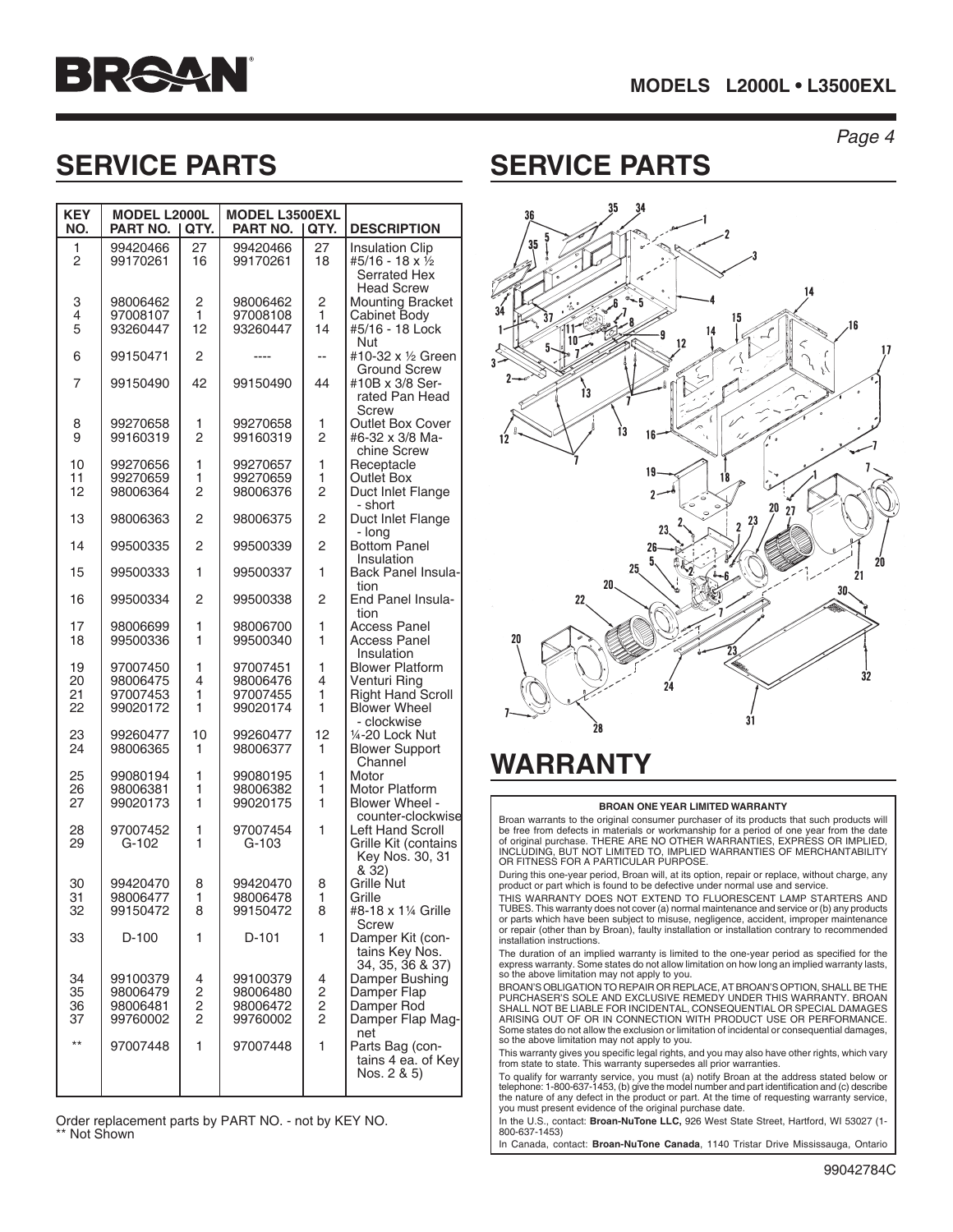

# **VENTILADORES LOSONE SELECT® EN LÍNEA, PARA GABINETES**



# **lea y conserve estas instrucciones**



**Para reducir el riesgo de incendio, golpe eléctrico, o lesión a personas, observe lo siguiente:**

- 1. Use esta unidad solamente de la manera indicada por el fabricante. Si tiene preguntas, póngase en contacto con el fabricante a la dirección o teléfono que aparecen en la garantía.
- 2. Antes de limpiar o de poner en servicio la unidad, apague el interruptor en el panel de servicio, y asegure el panel de servicio para evitar que se encienda accidentalmente. Cuando el dispositivo para desconectar el servicio eléctrico no puede ser cerrado con algún tipo de traba, sujete fuertemente al panel de servicio, una etiqueta de advertencia prominente.
- 3. El trabajo de instalación y cableado eléctrico deben estar hechos por personal capacitado de acuerdo con todos los códigos y estándares aplicables, incluyendo códigos y estándares de construcción a prueba de incendios.
- 4. Se necesita suficiente aire para la combustión y extracción de gases por la chimenea del equipo que quema combustible para evitar la retrogresión de las llamas. Siga las directrices del fabricante y estándares de seguridad como los publicados por la Asociación Nacional de Protección Contra Incendios (o por sus siglas en inglés NFPA), y la Sociedad Americana de Ingenieros de Calefacción, Refrigeración, y Aire Acondicionado (o por sus sigles en inglés ASHRAE), y los códigos de las autoridades locales.
- 5. Cuando corte o taladre en una pared o cielo raso, no dañe cableado eléctrico o instalaciones no visibles.
- 6. Ventiladores con conductos siempre deben extraer hacia el exterior.
- 7. Para reducir el riesgo de incendio, use sólo ductos de metal.
- 8. Si esta unidad va a instalarse sobre una bañera o ducha, debe marcársela como correcta para dicha aplicación y debe conectarse a un protegido GFCI (Cortacicuito Accidental a Tierra).
- 9. Nunca instale un interruptor donde se pueda alcanzar desde una bañera o ducha.
- 10. Esta unidad se debe conectar a tierra.



- 1. Para uso de ventilación general solamente. No lo use para extraer materiales o vapores peligrosos o explosivos.
- 2. Para evitar daño a los cojinetes del motor y hélices ruidosas y/o desequilibradas, mantenga la unidad de potencia lejos de rocíos de yeso, polvo de construcción, etc.
- 3. Para más información y requisitos favor leer la etiqueta de especificaciones del producto.

# **INSTALACIÓN**

#### **MONTAJE** *(descarga en ángulo recto)*



*Sale de la fábrica listo para instalarse como ventilador de montaje en cielo raso, con descarga en ángulo recto.*

#### **MONTAJE** *(configuración en línea)*



*Convertido para aplicaciones en línea.*

**Instalador: Deje este manual con el dueño de casa. Dueño de casa: Información del uso y mantenimiento en la página 7.**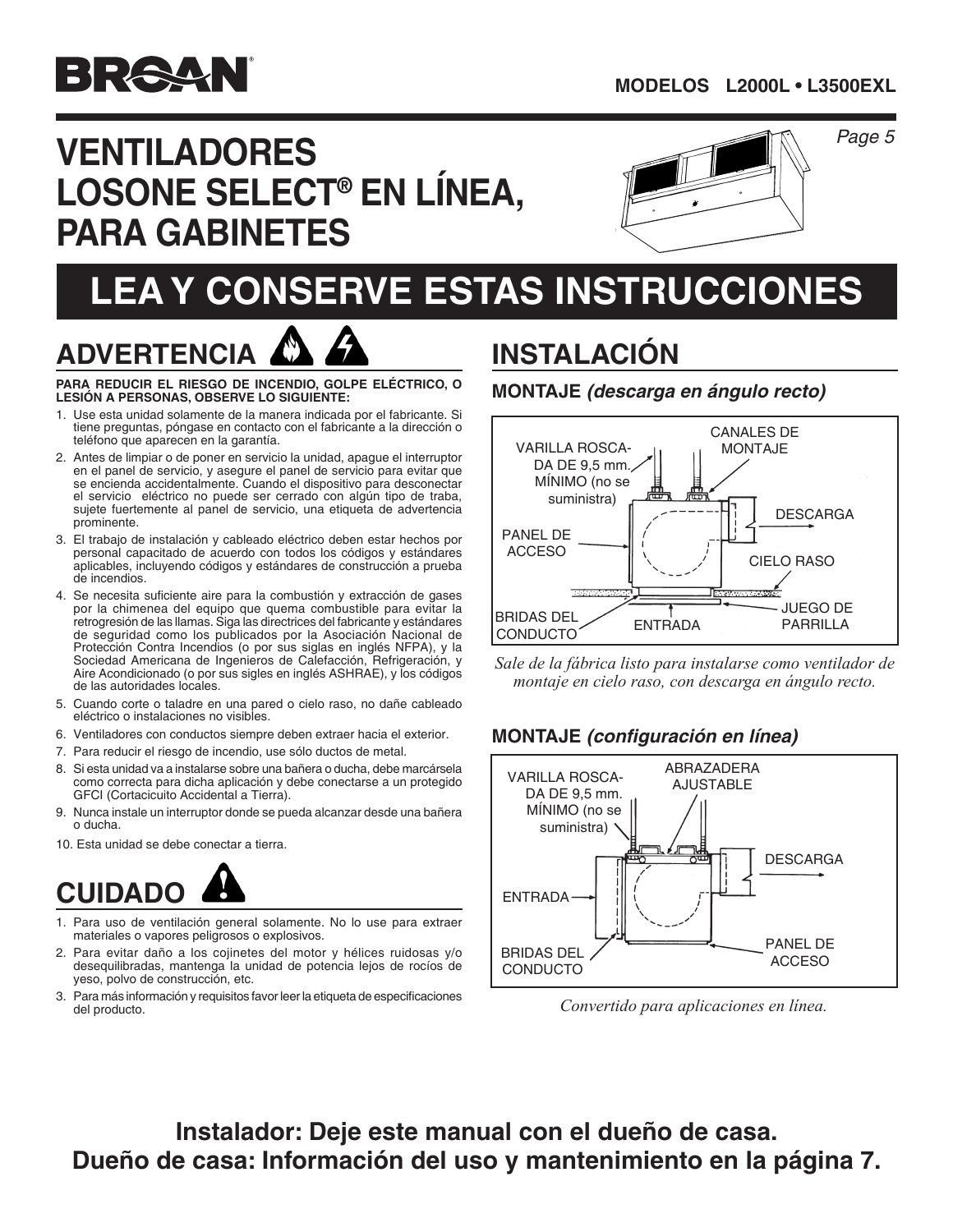

# **INSTALACIÓN (continúa) OPCIONES DE MONTAJE**

#### **CONVERSIÓN DE ÁNGULO RECTO A EN LÍNEA**



*Quite e invierta la posición de las bridas del conducto y del panel de acceso del armazón.*

Consulte la Tabla 1 para determinar el tamaño correcto de los conductos de entrada y descarga.

| <b>MODELO</b> | <b>TAMAÑO DEL CONDUCTO</b><br><b>DE ENTRADA</b> | <b>TAMAÑO DEL</b><br><b>CONDUCTO DE</b><br><b>DESCARGA</b> |
|---------------|-------------------------------------------------|------------------------------------------------------------|
| L2000L        | 31,4 cm. x 90,8 cm.                             | 19,6 cm. x 85,7 cm.                                        |
| L3500EXL      | 36,8 cm. x 110,5 cm.                            | 24,7 cm. x 113,6 cm.                                       |

# **OPCIONES DE MONTAJE**

Proporcione un soporte sólido para minimizar el nivel de sonido. Existen dos métodos básicos para el montaje de estas unidades.



*Montaje típico con la varilla roscada a través de los canales de montaje en la parte superior del armazón.*



*Montaje con la varilla roscada a través de las abrazaderas de montaje ajustables que se encuentran en la parte superior del armazón.*

Las abrazaderas de montaje se pueden empernar en los extremos del armazón en una variedad de configuraciones. Utilice los tornillos y tuercas que se suministran en la bolsa de piezas.



*Montaje con las varillas roscadas a través de las abrazaderas de montaje ajustables que se encuentran en la parte inferior del armazón.*

Si va a instalar el ventilador en el cielo raso, asegúrese de que, ya sean las bridas del conducto o el armazón, queden al ras del cielo raso terminado. Las bridas del conducto pueden quitarse y desecharse si interfieren con la instalación de la unidad en el cielo raso.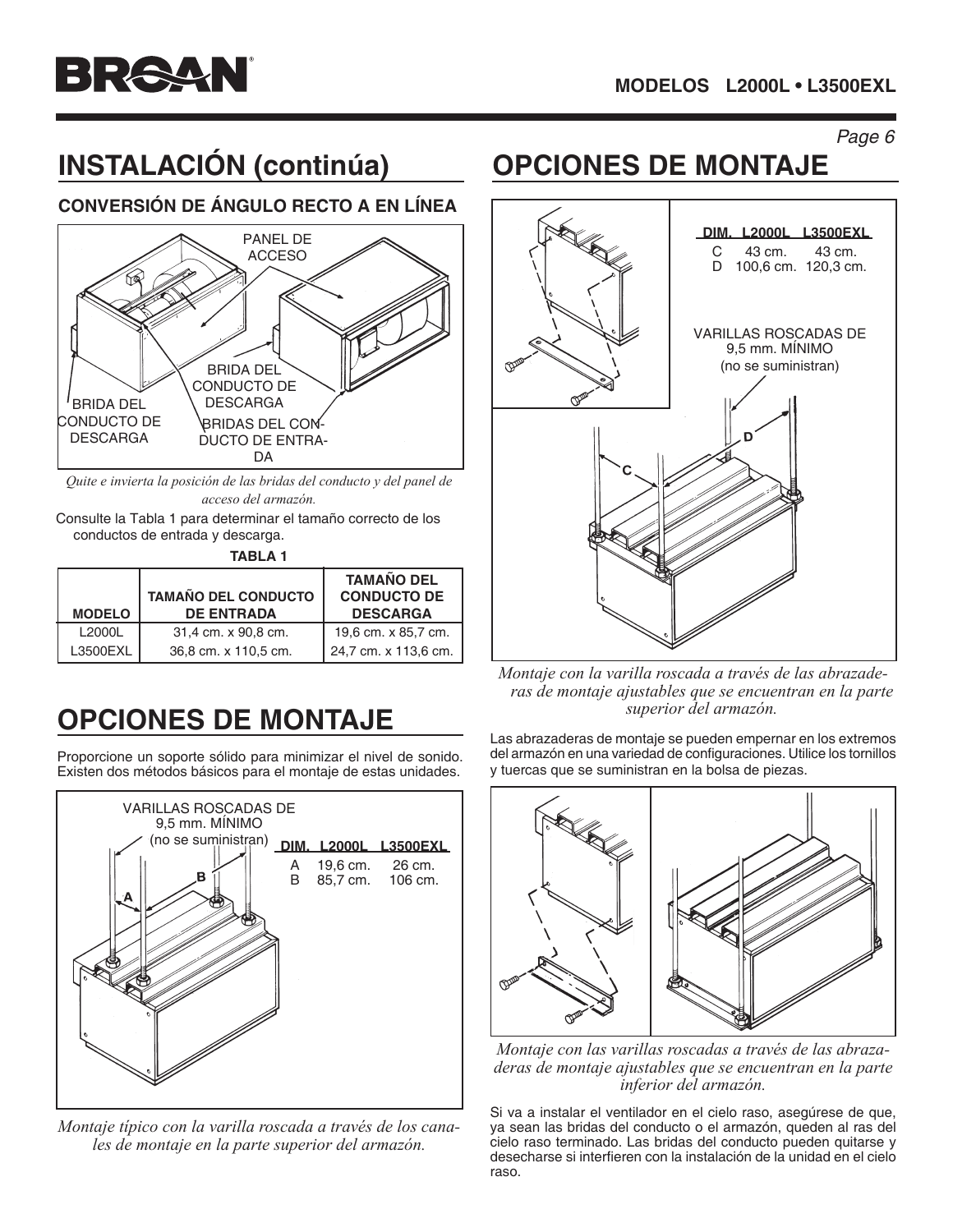

### **OPCIONES DE MONTAJE**



*Montaje típico en la pared con sujetadores roscados de 9,5 mm. (no se suministran) a través de las abrazaderas de montaje.*

# **CONEXIONES ELÉCTRICAS**

Conecte el cable de alimentación eléctrica en el armazón usando el conectador apropiado para el tipo de cable que se está usando. Deje dentro de la caja de cableado tramos de cable de 15,2 cm.



## **ACCESORIOS**

| <b>MODELO</b> | <b>JUEGO DE</b><br>l REGULADOR I JUEGO DE l<br><b>DE TIRO</b> |                  | <b>CONTROL</b><br>I PARRILLA I DE VELOCIDADI VIBRACIONESI | <b>Í SUSPENSIÓN</b><br><b>CONTRA</b> |
|---------------|---------------------------------------------------------------|------------------|-----------------------------------------------------------|--------------------------------------|
| L2000L        | D <sub>100</sub>                                              | G <sub>102</sub> | 72V / 72W                                                 | V <sub>104</sub>                     |
| L3500EXI      | D <sub>101</sub>                                              | G <sub>103</sub> | 75V                                                       | V104                                 |

#### Page 7 **INSTALACIONES ACCESORIAS**

Si la descarga del ventilador es directamente hacia afuera, instale un juego de regulador de tiro para evitar contracorrientes. Hay disponible un juego de parrilla para aquellas aplicaciones en las que el ventilador se instala con una entrada de aire ambiental directa o remota.



*Conecte los bujes de rosca en las aberturas cuadradas alrededor de la abertura de entrada. Instale la parrilla con los tornillos que se suministran.*

**NOTA:** Si las bridas del conducto que se encuentran alrededor de la abertura de entrada interfieren con la instalación, quítelas. Asegúrese de que el armazón quede al ras del cielo raso terminado cuando monte el ventilador.



*Instale la aleta del regulador de tiro usando la varilla que se suministra.*

## **USO Y CUIDADO**

El ventilado está diseñado para funcionar continuamente. Si se desea, se puede controlar usando un conmutador de encendido/apagado o un control de estado sólido y velocidad variable. Siga las instrucciones para la conexión eléctrica que vienen con el control, y cumpla con todos los códigos locales y estatales y con el Código Eléctrico Nacional.



#### **ADVERTENCIA: Para reducir el riesgo de recibir una descarga eléctrica, desconecte la unidad del suministro eléctrico antes de darle servicio.**

**Para limpiar la parrilla:** Utilice un accesorio apropiado en la aspiradora o quite la parrilla y límpiela con un paño suave y jabón o detergente suave. Seque completamente la parrilla antes de volver a instalarla.

**Para limpiar el conjunto del ventilador:** Quite el panel de acceso o la parrilla del cielo raso. Desconecte el conjunto del ventilador. Coloque el conjunto del ventilador sobre un soporte seguro. Quite los tornillos de montaje del ventilador y saque el conjunto del ventilador del armazón. Aspire suavemente el armazón y el motor del ventilador. Aspire o lave suavemente las coronas y armazones del ventilador. NO PERMITA LA ENTRADA DE AGUA EN EL VENTILADOR. Asegúrese de que el conjunto del ventilador esté completamente seco antes de volverlo a instalar. Vuelva a colocar el conjunto del ventilador en el armazón y enchufe la unidad. Vuelva a instalar la parrilla y/o el panel de acceso. El motor está lubricado permanentemente. No lubrique ni desmonte el motor.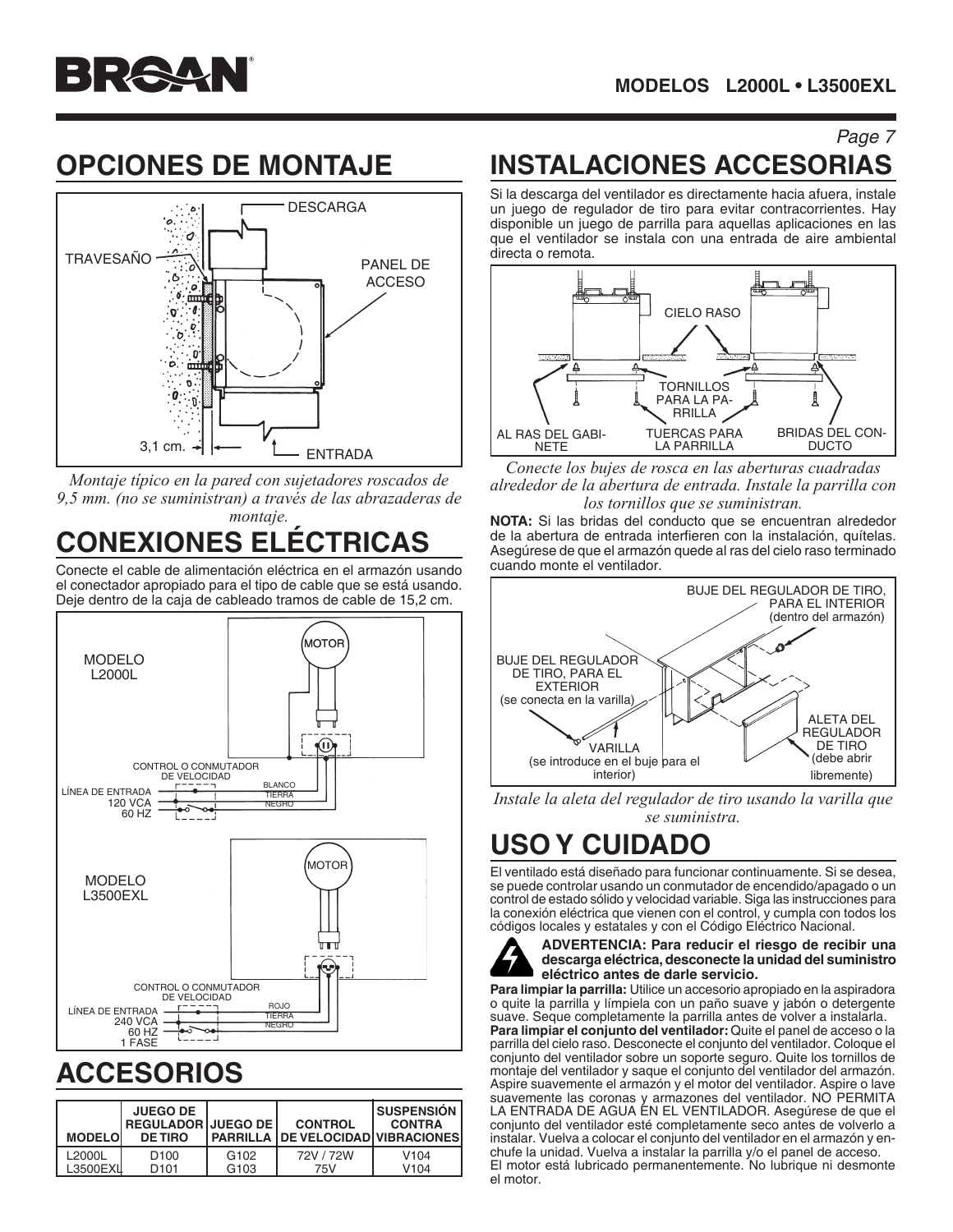| <b>CLAVE</b> | <b>MODELO L2000L</b> |                | <b>MODELO L3500EXL</b> |         |                                                |
|--------------|----------------------|----------------|------------------------|---------|------------------------------------------------|
| Ν°.          | PIEZA Nº.            | CANT.          | PIEZA Nº.              | CANT.   | <b>DESCRIPCIÓN</b>                             |
| 1            | 99420466             | 27             | 99420466               | 27      | Sujetador de<br>aislamiento                    |
| 2            | 99170261             | 16             | 99170261               | 18      | Tornillo de cabeza<br>hexagonal dentada        |
|              |                      |                |                        |         | #5/16 - 18 x 1/2                               |
| 3            | 98006462             | 2              | 98006462               | 2       | Abrazadera de<br>montaje                       |
| 4            | 97008107             | 1              | 97008108               | 1<br>14 | Cuerpo del gabinete                            |
| 5            | 93260447             | 12             | 93260447               |         | Contratuerca<br>$#5/16 - 18$                   |
| 6            | 99150471             | 2              | ----                   |         | Tornillo para tierra,<br>verde #10-32 x 1/2    |
| 7            | 99150490             | 42             | 99150490               | 44      | Tornillo de cabeza<br>troncocónica<br>dentada  |
| 8            | 99270658             | 1              | 99270658               | 1       | #10B x 3/8<br>Cubierta de la caja              |
|              |                      |                |                        |         | de salida                                      |
| 9            | 99160319             | 2              | 99160319               | 2       | Tornillo para metales<br>#6-32 x 3/8           |
| 10           | 99270656             | 1              | 99270657               | 1       | Receptáculo                                    |
| 11<br>12     | 99270659<br>98006364 | 1<br>2         | 99270659<br>98006376   | 1<br>2  | Caja de salida<br>Brida de la entrada          |
|              |                      |                |                        |         | del conducto, corta                            |
| 13           | 98006363             | 2              | 98006375               | 2       | Brida de la entrada                            |
| 14           | 99500335             | $\overline{c}$ | 99500339               | 2       | del conducto, larga<br>Aislamiento del panel   |
| 15           | 99500333             | 1              | 99500337               | 1       | inferior<br>Aislamiento del panel              |
| 16           | 99500334             | 2              | 99500338               | 2       | posterior<br>Aislamiento del panel             |
| 17           | 98006699             | 1              | 98006700               | 1       | del extremo<br>Panel de acceso                 |
| 18           | 99500336             | 1              | 99500340               | 1       | Aislamiento del panel                          |
| 19           | 97007450             | 1              | 97007451               | 1       | de acceso<br>Plataforma del venti-             |
| 20           | 98006475             | 4              | 98006476               | 4       | lador<br>Anillo Venturi                        |
| 21           | 97007453             | 1              | 97007455               | 1       | Caracol de mano                                |
| 22           | 99020172             | 1              | 99020174               | 1       | derecha<br>Corona del ventilador,              |
| 23           | 99260477             | 10             | 99260477               | 12      | a la derecha<br>Contratuerca, 1/4-20           |
| 24           | 98006365             | 1              | 98006377               | 1       | Canal de apoyo del<br>ventilador               |
| 25           | 99080194             | 1              | 99080195               | 1       | Motor                                          |
| 26<br>27     | 98006381<br>99020173 | 1<br>1         | 98006382<br>99020175   | 1<br>1  | Plataforma del motor<br>Corona del ventilador, |
| 28           | 97007452             | 1              | 97007454               | 1       | a la izquierda<br>Caracol de mano              |
|              |                      |                |                        |         | izquierda                                      |
| 29           | G-102                | 1              | $G-103$                |         | Juego de parrilla<br>(incluye piezas de        |
|              |                      |                |                        |         | claves $N^{\circ}$ . 30, 31 y                  |
| 30           | 99420470             | 8              | 99420470               | 8       | 32)<br>Tuerca para la parrilla                 |
| 31           | 98006477             | 1              | 98006478               | 1       | Parrilla                                       |
| 32           | 99150472             | 8              | 99150472               | 8       | Tornillo para la par-<br>rilla, #8-18 x ¼      |
| 33           | D-100                | 1              | $D-101$                | 1       | Juego de regulador                             |
|              |                      |                |                        |         | de tiro (incluye<br>piezas de claves Nº.       |
| 34           | 99100379             | 4              | 99100379               | 4       | 34, 35, 36 y 37)<br>Buje del regulador de      |
|              |                      |                |                        |         | tiro                                           |
| 35           | 98006479             | 2              | 98006480               | 2       | Aleta del regulador de<br>tiro                 |
| 36           | 98006481             | 2              | 98006472               | 2       | Varilla del regulador<br>de tiro               |
| 37           | 99760002             | 2              | 99760002               | 2       | Imán de la aleta del<br>regulador de tiro      |
| $***$        | 97007448             | 1              | 97007448               | 1       | Bolsa de piezas                                |
|              |                      |                |                        |         | (incluye 4 piezas de<br>cada clave Nº. 2 y 5)  |

Pida las piezas de repuesto por Nº. DE PIEZA, no por Nº. DE CLAVE.

\*\* No se ilustra

## **PIEZAS PARA SERVICIO PIEZAS PARA SERVICIO**



### **GARANTIA**

#### **GARANTIA LIMITADA DE BROAN DE UN AÑO**

Broan le garantiza al consumidor comprador original de sus productos que tales productos estarán libres de defectos en materiales o mano de obra por un período de un año a partir de la fecha<br>de compra original. NO HAY OTRAS GARANTIAS EXPLICITAS O IMPLICITAS, INCLUYENDO,<br>PERO NO LIMITADAS A GARANTIAS IMPLICITAS DE COME

Durante este período de un año, Broan reparará o cambiará, a su opción y sin cobro, cualquier producto o pieza que se encuentre defectuosa bajo uso y servicio normal.

ESTA GARANTIA NO SE EXTIENDE A ARRANCADORES DE LAMPARAS FLUORESCENTES Y TUBOS. Esta garantía no cubre (a) mantenimiento y servicio normales o (b) cualquier producto o pieza que hayan sido sometidos a uso equivocado, negligencia, accidente, mantenimiento o reparación indebida (excepto por Broan), instalación defectuosa o instalación contraria a las instrucciones de instalación.

La duración de cualquier garantía implícita se limita a un período de un año según se especifica en la garantía explícita. Algunos estados no permiten limitación a la duración de una garantía implícita, por lo que esta limitación tal vez no se aplica al caso suyo.

LA OBLIGACION DE BROAN DE REPARAR O CAMBIAR, A OPCION DE BROAN, SERA EL UNICO Y EXCLUSIVO REMEDIO AL COMPRADOR BAJO ESTA GARANTIA. BROAN NO SERA RESPONSABLE POR DAÑOS INCIDENTALES, CONSECUENTES, O ESPECIALES QUE SURJAN DE O EN RELACION A EL USO O DESEMPEÑO DEL PRODUCTO. Algunos estados no permiten la exlusión o limitación de daños incidentales o consecuentes, por lo que esta limitación o exclusión tal vez no se aplica en su caso.

Esta garantía le da derechos legales específicos, y usted puede tener otros derechos que varían de estado a estado. Esta garantía reemplaza todas las garantías anteriores.

Para calificar para servicio bajo esta garantía, usted debe (a) notificar a Broan en la dirección que aparece abajo o al teléfono 1-800-637-1453, (b) dar el número de modelo y la identificación de pieza y (c) describir el defecto en el producto o pieza. Al solicitar servicio bajo la garantía, usted debe presentar evidencia de la fecha de compra original.

En los Estados Unidos, llame: **Broan-NuTone LLC,** 926 West State Street, Hartford, WI 53027 (1-800-637-1453)

En Canada, llame: **Broan-NuTone Canada**, 1140 Tristar Drive Mississauga, Ontario L5T 1H9 (1-888-882-7626)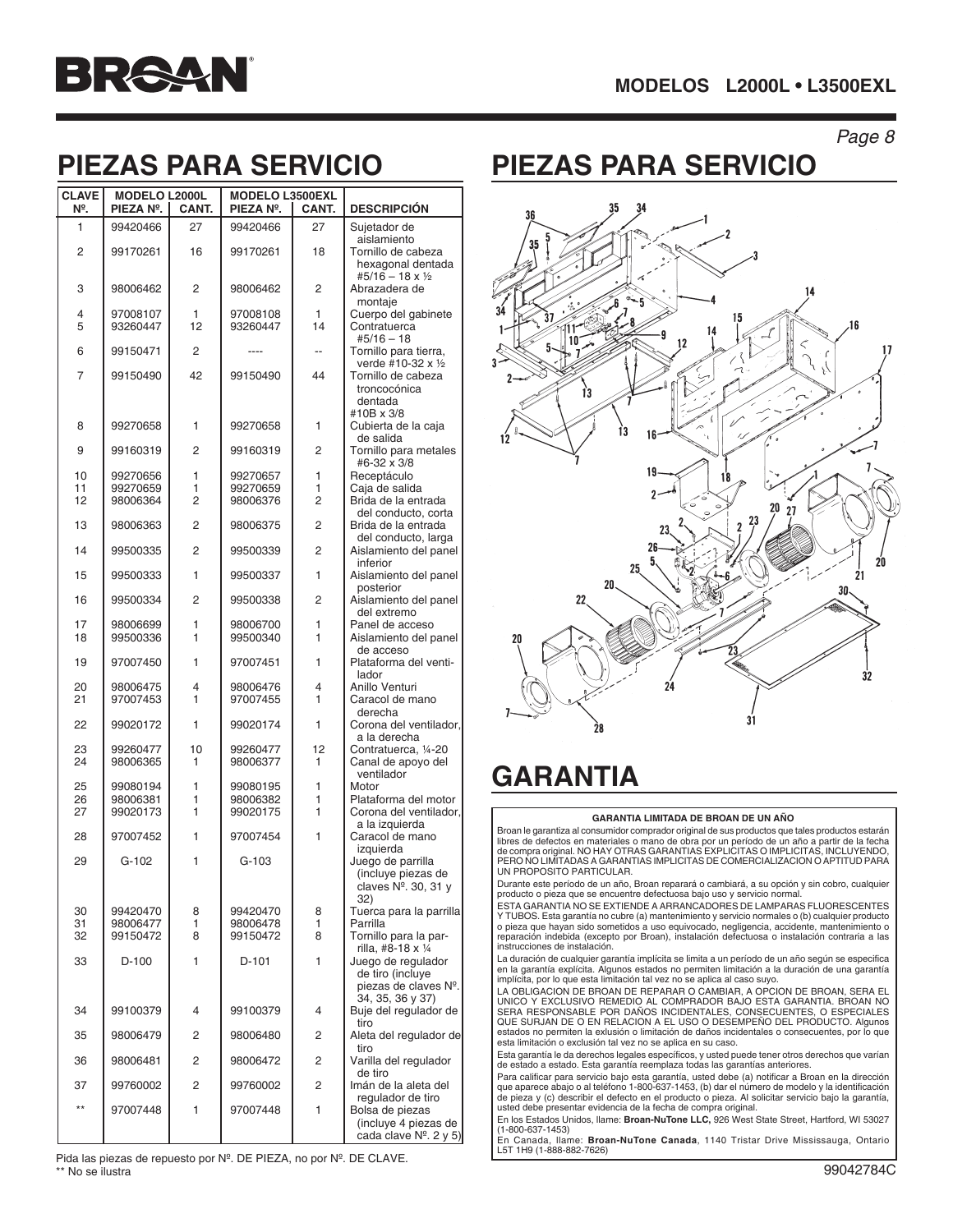

# **VENTILATEURS DE PLACARDS EN LIGNE LOSONE SELECT®**



#### Page 9

# **LIRE ET CONSERVER CES INSTRUCTIONS**

# **AVERTISSEMENT**

**POUR RÉDUIRE LE RISQUE D´INCENDIE, DE CHOC ÉLECTRIQUE OU DE BLESSURES PERSONNELLES, OBSERVEZ CE QUI SUIT:**

- 1. Utilisez cette unité seulement de la façon prévue par le fabricant. Pour d´autres renseignements, contactez le fabricant à l´adresse ou au numéro de téléphone qui se trouve dans la garantie.
- 2. Avant d'effectuer une réparation ou un entretien sur cet appareil, coupez le courant au tableau d'alimentation et verrouillez celui-ci pour empêcher que la tension soitremise accidentellement. Lorsque le verrouillage de la déconnexion n'est pas possible, mettez bien en vue un signal d'avertissement telle qu'une étiquette, sur le panneau d'alimentation.
- 3. L'installation et la pose des fils électriques doivent être effectuées par une ou des personnes qualifiées conformément à tous les codes et<br>normes applicables, incluent les normes de construction en rapport une ou des personnes qualifiées conformément à tous les codes et normes applicables, incluant les normes de construction en rapport aux incendies.
- aux incendies.<br>4. Il faut suffisamment d´air pour une combustion appropriée et<br>L´échannement des gaz par le tuvau de la cheminée de l´équinement brülant du combustible pour prévenir un contre-courant. Suivez les<br>instructions du fabricant de l´équipement de chauffage et les normes<br>de sécurité telles que celles publiées par la National Fire Protection l´échappement des gaz par le tuyau de la cheminée de l´équipement brûlant du combustible pour prévenir un contre-courant. Suivez les de sécurité telles que celles publiées par la National Fire Protection Association (NFPA) et l´American Society for Heating, Refrigeration and Air Conditioning Engineers (ASHRAE) et des autorités du code local.
- 5. Lors de la coupe ou du perçage dans un mur ou un plafond, prenez soin de ne pas endommager les fils électriques et les autres utilités dissimulées.
- 6. La décharge des ventilateurs à conduit par l´évent doit toujours se faire à l´extérieur.
- 7. Pour réduire le rsque d'incendie, utilisez seulement des donduits de ventilation en métal.
- 8. Si cette unité doit être installée au-dessus d'une baignoire ou d'une douche, elle doit être marquée comme étant appropriée pour l'application et être connectée à un circuit dérivé protége GFCI (interrupteur de circuit en cas de défaut de mise à la terre du neutre).
- 9. Ne placez jamais un interrupteur dans un endroit où il peut être rejoint d'une baignoire ou d'une douche.
- 10. Cette unité doit être mise à la terre.

# **ATTENTION**

- 1. Pour ventilation générale seulement. Ne l'utilisez pas pour évacuer les vapeurs ou matériaux dangereux ou que peuvent exploser.
- 2. Pour éviter d'endommager les coussinets du moteur et des turbines bruyantes et/ou mal équilibrées, assurez que l´unité motrice est exempte de poussière provenant des murs en pierres sèches et la construction.
- 3. Veuillez lire l´étiquette de spécifications sur le produit pour d´autres renseignements et exigences.

#### **SCHÉMA DE L'INSTALLATION**

#### **CONFIGURATION** *(décharge à angle droit)*



*Expédié de l'usine prêt à être installé comme ventilateur de plafond à décharge à angle droit.*

#### **CONFIGURATION** *(en ligne)*



*Converti pour applications en ligne.*

**Installateur: Remetez ce manuel au protpriétaire de maison. Propriétaire de maison: Mode d'utilisation et soin à la page 11.**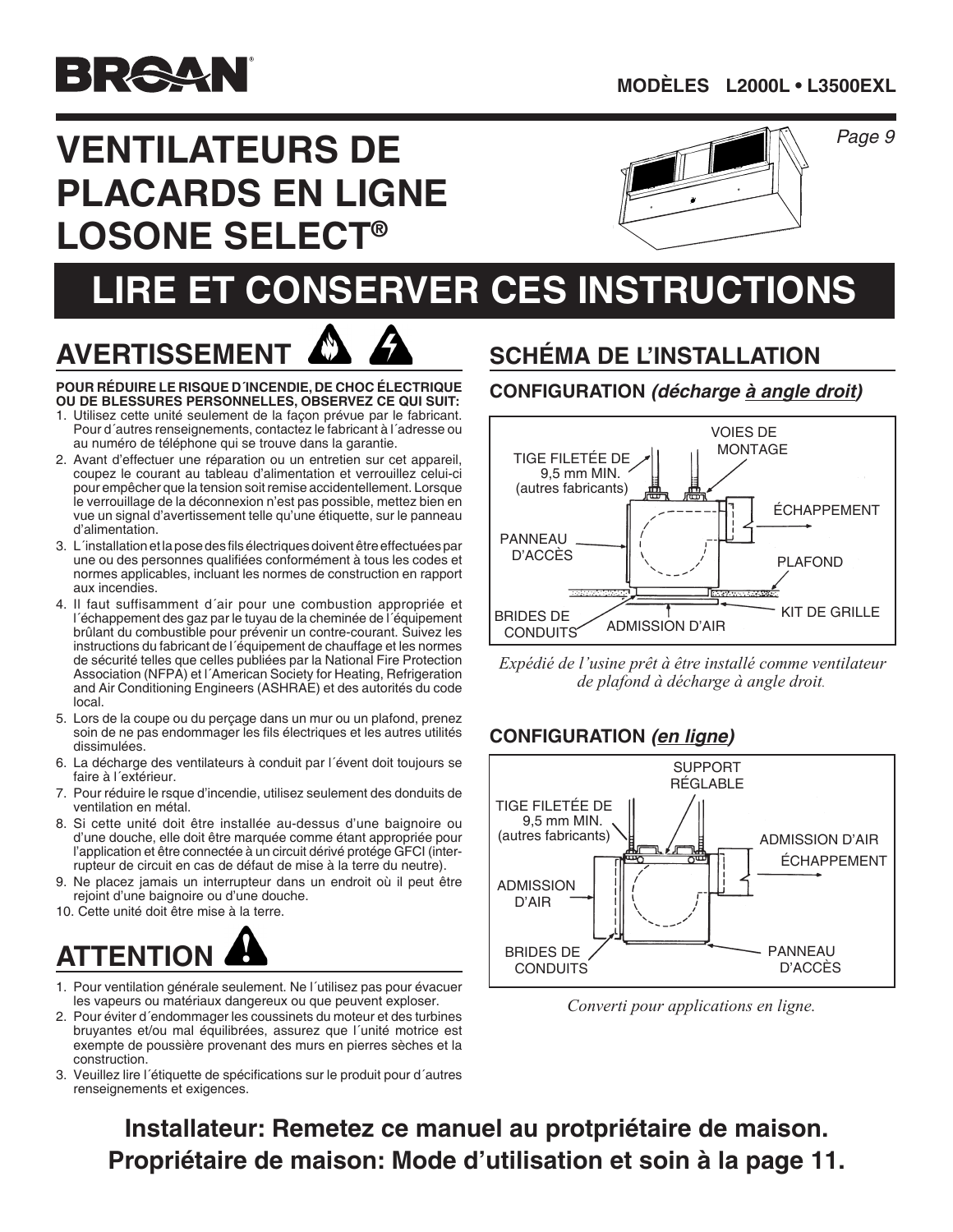## **SCHÉMA DE L'INSTALLATION (suite)**

#### **CONVERSION ANGLE DROIT - EN LIGNE**



*Retirer et inverser la position des brides de conduits et du panneau d'accès sur le boîtier.*

Pour les dimensions correctes des conduits d'admission d'air et d'échappement, voir le tableau 1.

**TABLEAU 1**

| <b>MODELE</b> | <b>DIMENSIONS DU</b><br><b>CONDUIT</b><br><b>D'ADMISSION</b> | <b>DIMENSIONS DU</b><br><b>DU CONDUIT</b><br>D'ÉCHAPPEMENT |
|---------------|--------------------------------------------------------------|------------------------------------------------------------|
| L2000L        | 31,4 cm x 90,8 cm                                            | 19,6 cm x 85,7 cm                                          |
| L3500EXL      | 36,8 cm x 110,5 cm                                           | 24,7 cm x 113,6 cm                                         |

## **CONFIGURATIONS POSSIBLES**

Fournir un support solide pour minimiser le bruit. Il existe deux méthodes de montage standard pour ces appareils.



*Configuration standard avec tige filetée enfilée à travers les voies de montage sur le dessus du boîtier*

## **CONFIGURATIONS POSSIBLES**



*Configuration avec tige filetée enfilée à travers les supports réglables situés sur le dessus du boîtier*

Les supports peuvent être boulonnés aux extrémités du boîtier dans plusieurs positions. Utiliser les vis et les écrous fournis dans le sachet de visserie.



*Configuration avec tige filetée enfilée à travers les supports réglables situés en dessous du boîtier*

Si l'appareil est installé au plafond, s'assurer que les brides de conduits ou le boîtier se trouvent contre le plafond fini. Les brides de conduits peuvent être retirées et jetées si elles interfèrent avec l'installation du plafond.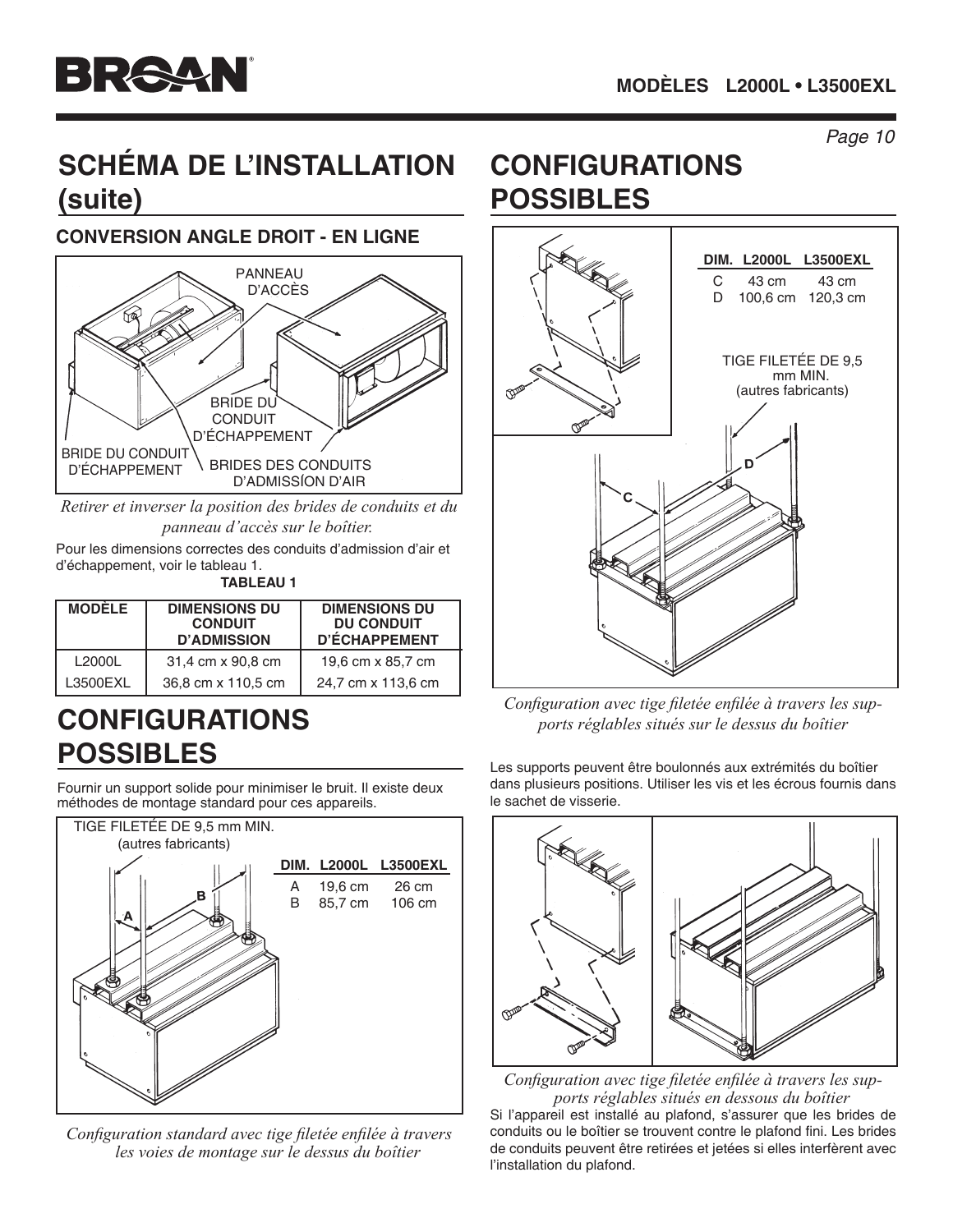

## **CONFIGURATIONS POSSIBLES**



*Montage mural standard avec attaches filetées de 9 mm (autres fabricants) enfilées à travers les supports*

## **BRANCHEMENT SÉLECTRIQUES**

Brancher le câble d'alimentation électrique sur le boîtier à l'aide d'un connecteur adapté au type de câble utilisé. Disposer de fils de 15,2 cm à l'intérieur du boîtier de connexions.



# **ACCESSOIRES**

| <b>MODÈLE</b> | KIT DF           | KIT DE           | <b>RÉGULATEUR</b> | <b>AMORTISSEUR</b>   |
|---------------|------------------|------------------|-------------------|----------------------|
|               | <b>REGISTRE</b>  | <b>GRILLE</b>    | DE VITESSE        | <b>DE VIBRATIONS</b> |
| L2000L        | D <sub>100</sub> | G <sub>102</sub> | 72V / 72W         | V <sub>104</sub>     |
| IL3500EXL     | D <sub>101</sub> | G <sub>103</sub> | 75V               | V <sub>104</sub>     |

#### **INSTALLATION DES ACCESSOIRES**

Si la décharge du ventilateur se fait directement à l'extérieur, installer le kit de registre pour empêcher les refoulements. Un kit de grille est disponible pour les applications où le ventilateur est installé avec admission d'air directe ou à partir d'une pièce distante.



*Enclencher les douilles filetées dans les ouvertures carrées autour de l'ouverture d'admission. Installer la grille avec les vis fournies.*

**REMARQUE :** Si les brides de conduits qui entourent l'ouverture d'admission interfèrent avec l'installation, les retirer. S'assurer que le boîtier est contre le plafond fini une fois le ventilateur monté.



### **UTILISATION ET ENTRETIEN**

Le ventilateur a été conçu pour une utilisation continue. Si désiré, il peut être commandé à l'aide d'un interrupteur marche/arrêt ou d'un régulateur de vitesse à semi-conducteurs. Suivre les instructions de câblage fournies avec le régulateur et respecter tous les codes locaux et provinciaux en vigueur, de même que le Code national de l'électricité .



**AVERTISSEMENT : Pour diminuer les risques de décharge électrique, débrancher la source d'alimentation avant toute opération d'entretien.**

**Pour nettoyer la grille :** Utiliser un accessoire d'aspirateur approprié ou retirer la grille et nettoyer à l'aide d'un chiffon doux et de savon ou de détergent doux. Bien essuyer la grille avant de la réinstaller.

**Pour nettoyer la soufflerie :** Retirer le panneau d'accès ou la grille du plafond. Débrancher la soufflerie. L'appuyer sur un support solide. Retirer les vis de fixation de la soufflerie et retirer délicatement la soufflerie du boîtier en soulevant. Aspirer le boîtier et le moteur de la soufflerie avec précaution. Aspirer ou laver avec précaution les roues de la soufflerie et les boîtiers. NE PAS LAISSER D'EAU S'INFILTRER DANS LE MOTEUR. S'assurer que la soufflerie est complètement sèche avant de la réinstaller. Remettre la soufflerie dans le boîtier et brancher l'ensemble. Remettre la grille et/ou le panneau d'accès en place.

Le moteur est lubrifié en permanence. Ne pas le lubrifier ni le démonter.